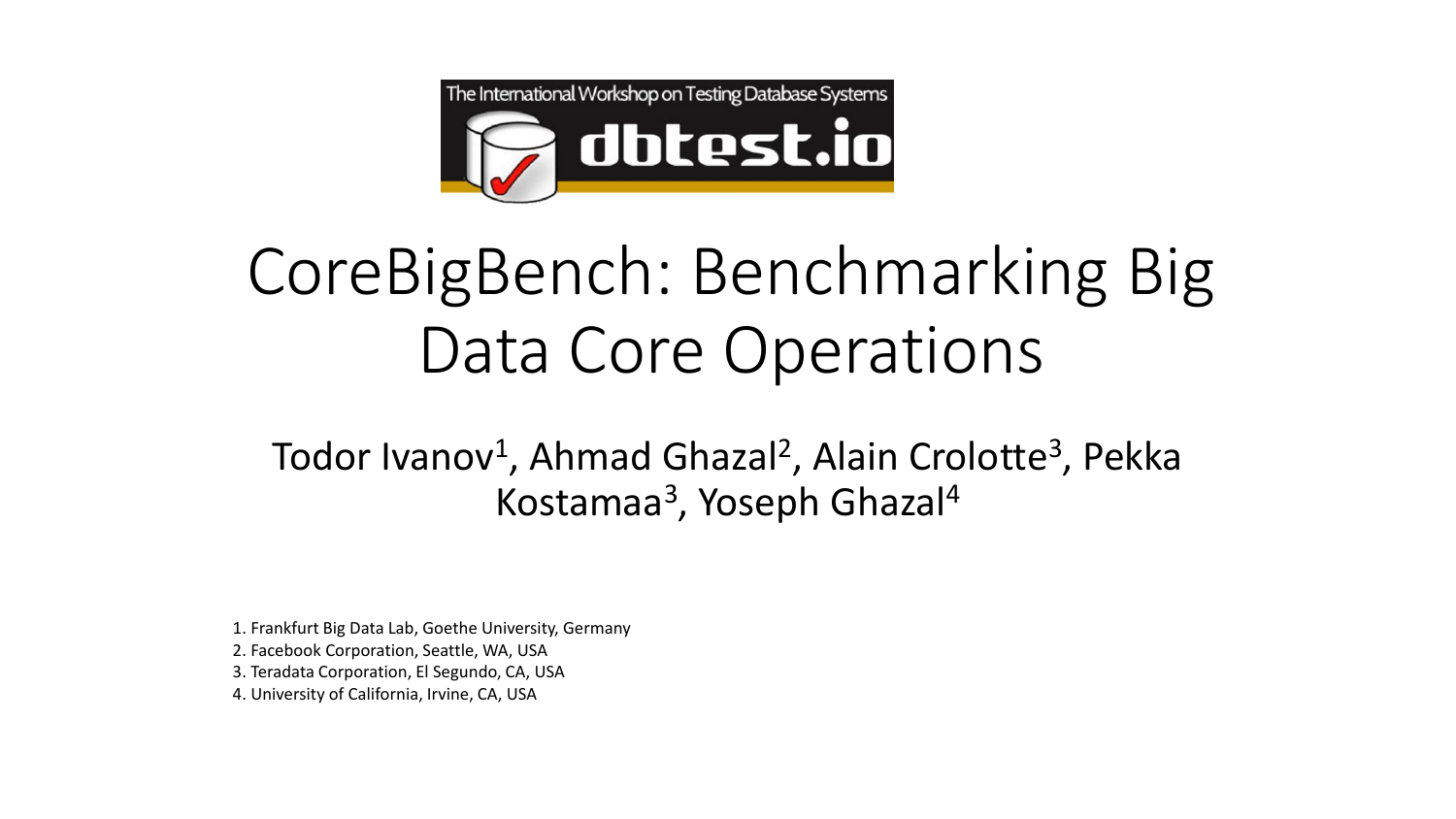### **Outline**

- Motivation
- Background
- CoreBigBench Specification
	- Data Model
	- Workload
	- Proof of Concept
- Conclusion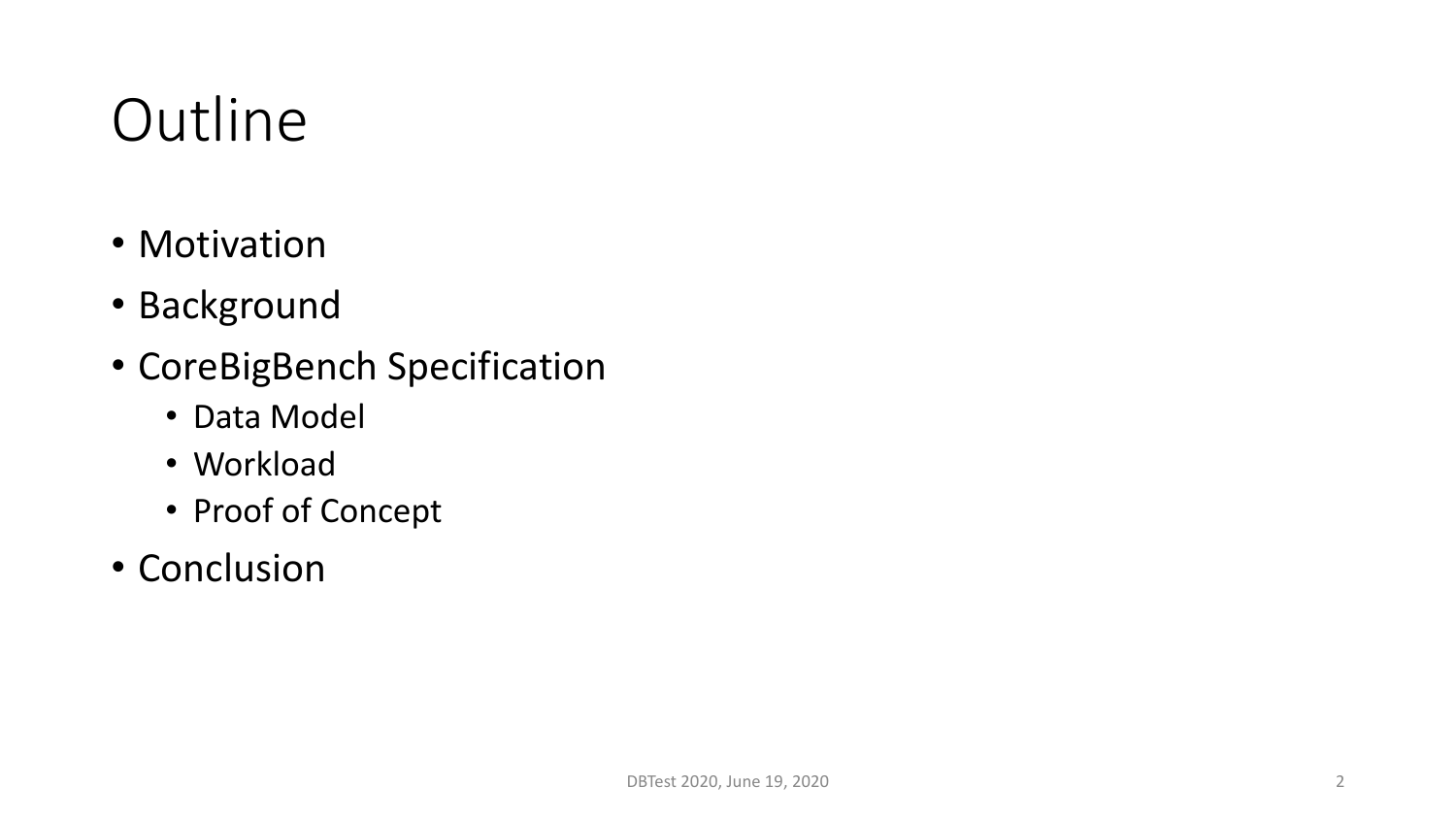### Motivation

- Growing number of emerging Big Data systems
- *--> high number of new Big Data benchmarks*
- *Micro-benchmarks* that focus on testing specific functionality or single operations:
	- WordCount [W1], Pi [P1], Terasort [T1], TestDFSIO [D1]
	- HiveBench [A2010], HiBench [H1], AMP Lab Benchmark [A1], HiveRunner [H2]
	- SparkBench [S1], Spark-sql-perf [S2]
- *End-to-end application benchmarks* focus on a business problem and simulate a real world application with a data model and workload:
	- BigBench [G2013] and BigBench V2 [G2017]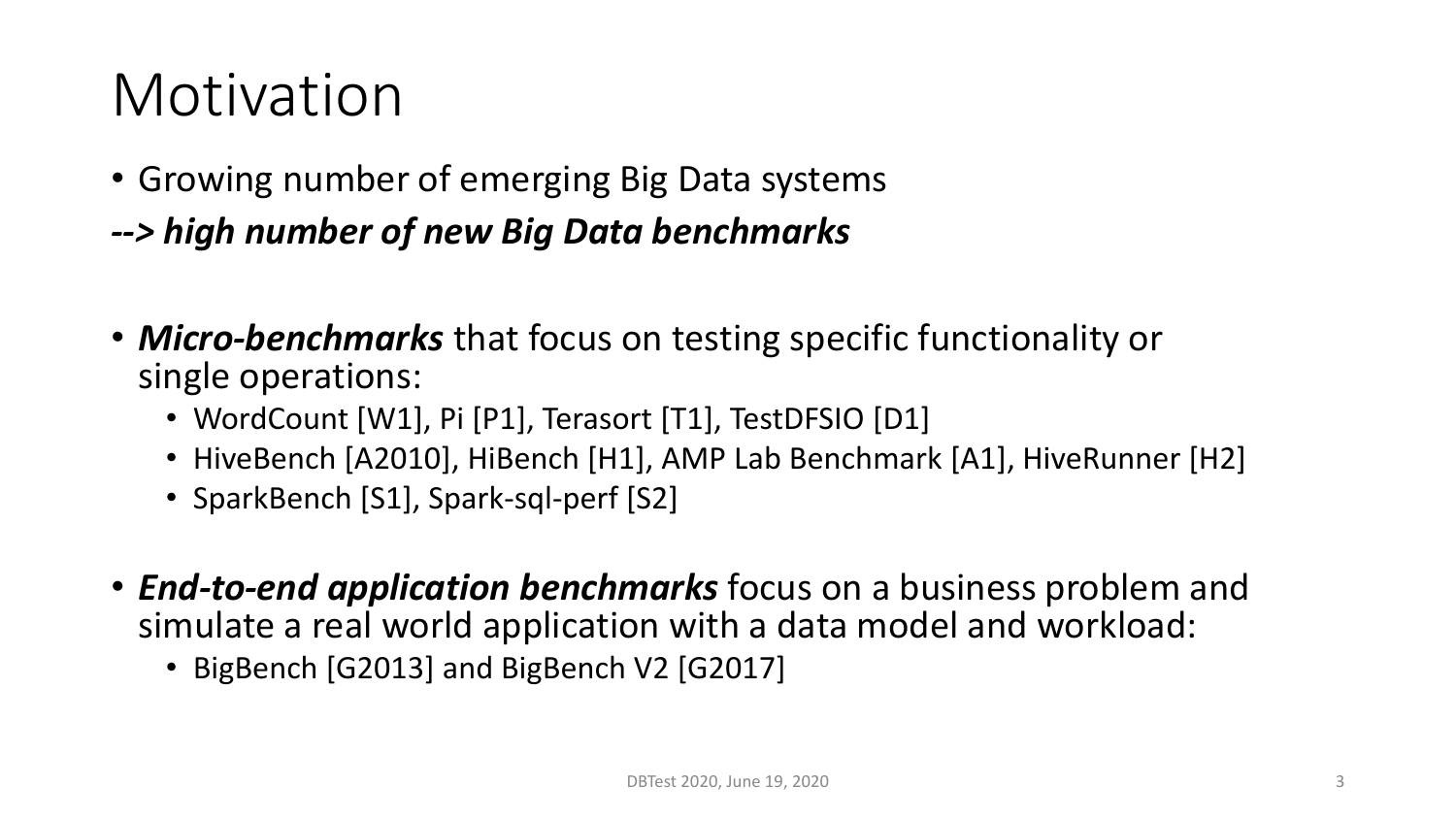## End-to-End Application Benchmarks

#### *BigBench/TPCx-BB [G2013]*

- Technology agnostic, analytics, applicationlevel Big Data benchmark.
- On top of TPC-DS (decision support on retail business)
- Adding semi-structured and unstructured data.
- *Focus on*: Parallel DBMS and MR engines (Hadoop, Hive, etc.).
- *Workload*: 30 queries
	- Based on big data retail analytics research
	- 11 queries from TPC-DS
- Adopted by TPC as **[TPCx-BB](http://www.tpc.org/tpcx-bb/)**
- Implementation in HiveQL and Spark MLlib.

#### *BigBench V2 [G2017]*

- a major rework of BigBench
- separate from TPC-DS and takes care of *late binding*.
- *New simplified data model* and late binding requirements.
- Custom made *scale factor-based data generator* for all components.
- *Workload*:
	- All 11 TPC-DS queries are *replaced* with new queries in BigBench V2.
	- New queries with similar business questions - *focus on analytics on the semi-structured web-logs.*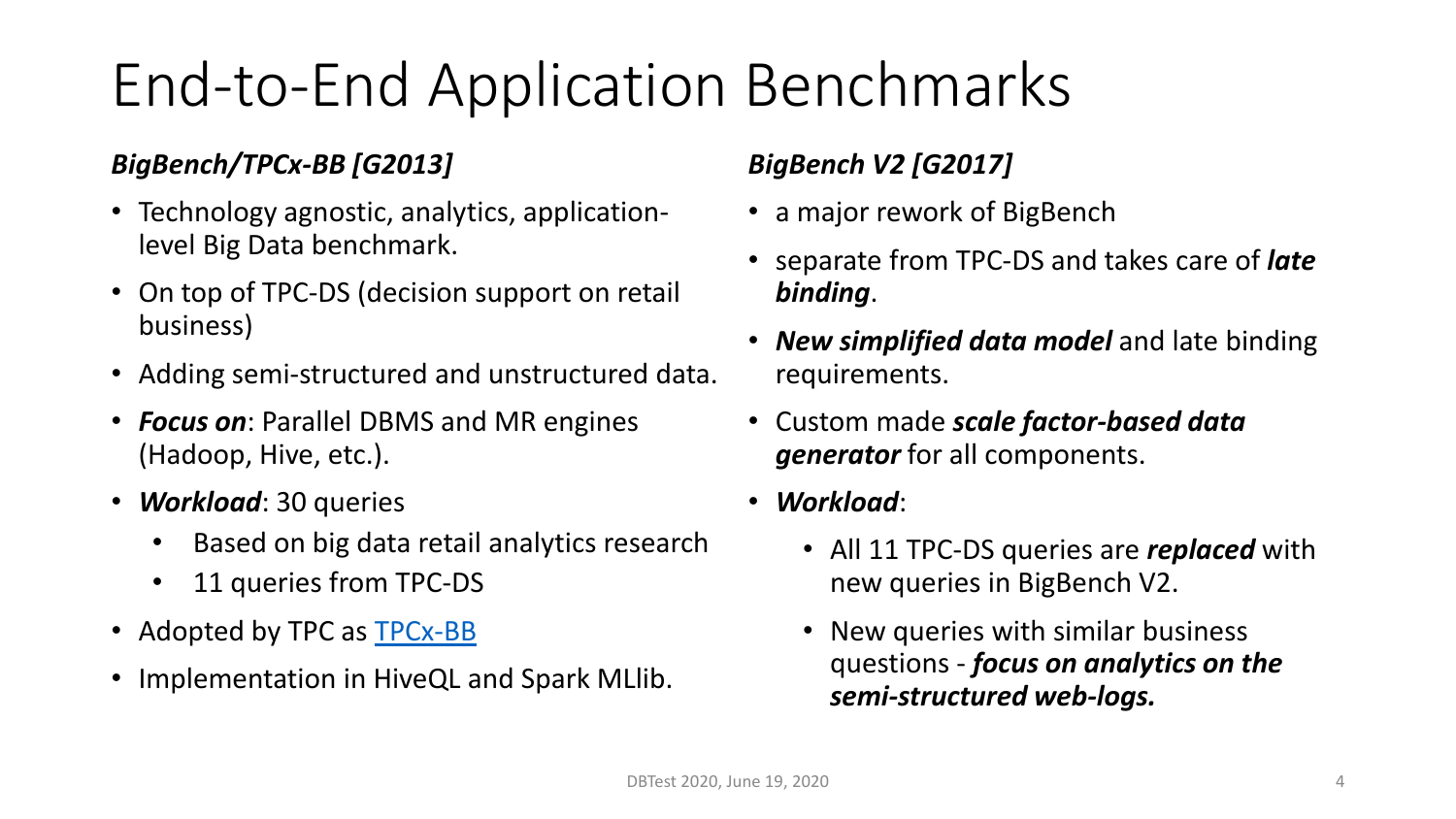### What is not covered by micro and application benchmarks?

- Both micro-benchmarks and application benchmarks can be tuned for the specific application they are testing
- There is a need for Big Data *White box (or core engine operations) benchmarking*
- Examples of core operations
	- Table scans, two way joins, aggregations and window functions
	- Common User Defined Functions (UDFs) like sessioinze, path, ..
- Core operators benchmarking also helps with performance regression of big data system
- Not replacement for application level benchmarking
	- Complements them
- Similar problem for DBMS was addressed by Crolotte & Ghazal [C&G2010] covering: scans, aggregations, joins and other core relational operators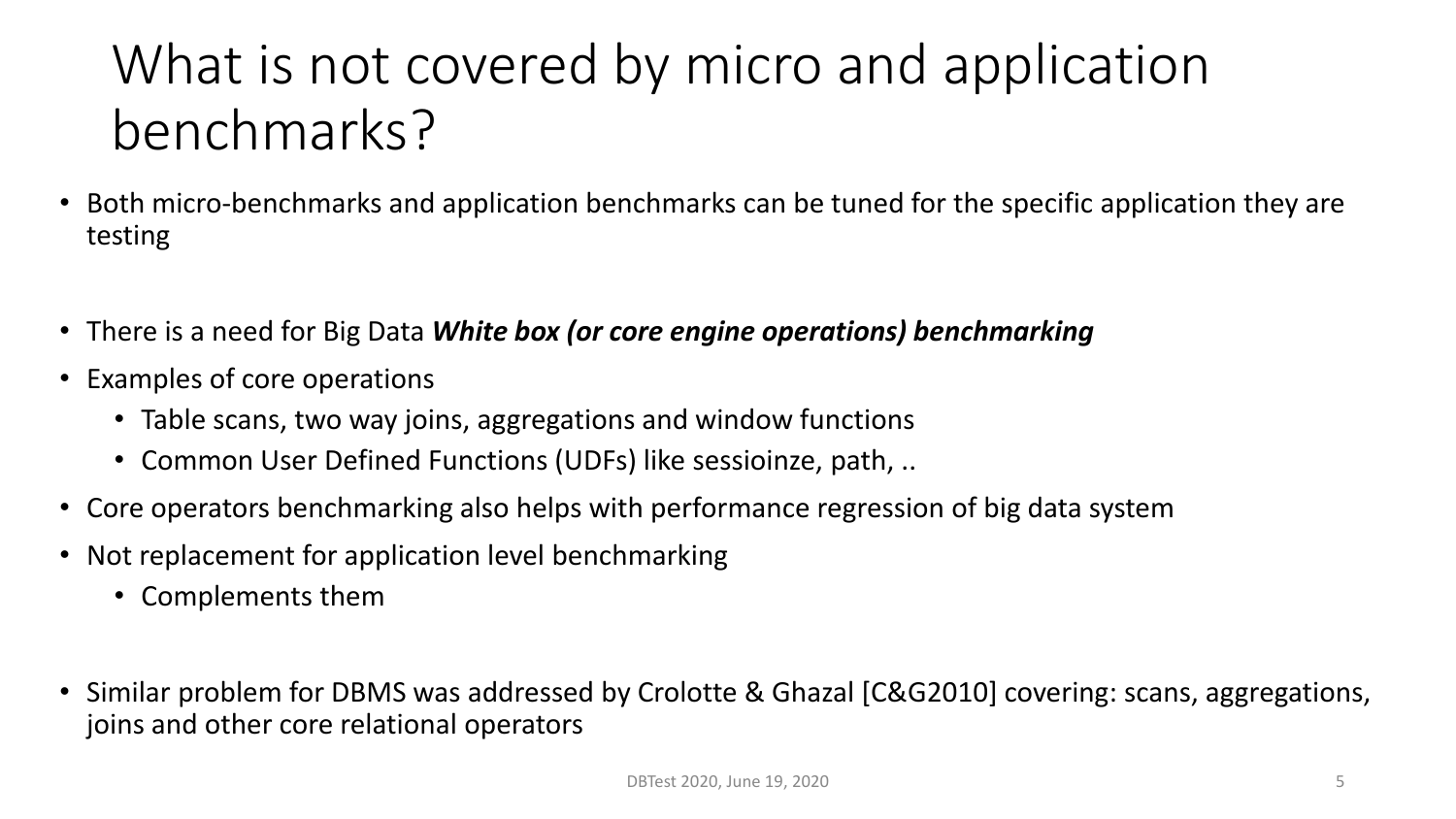CoreBigBench Data Model inspired by BigBench V2 [G2017]

- **New simplified (star-schema) data model**
	- Structured part consisting of 6 tables
- *Semi-structured part (JSON)*
	- Key-value pairs representing user clicks
	- Keys corresponding to structured part and random keys and values
	- Example :

<user,user1> <time,t1> <webpage,w1> <product,p1> <key1,value1> <key2,value2> ... <key100,value100>



- *Unstructured part (text)*: Product reviews similar to the one in BigBench
- Custom made *scale factor-based data generator* for all components.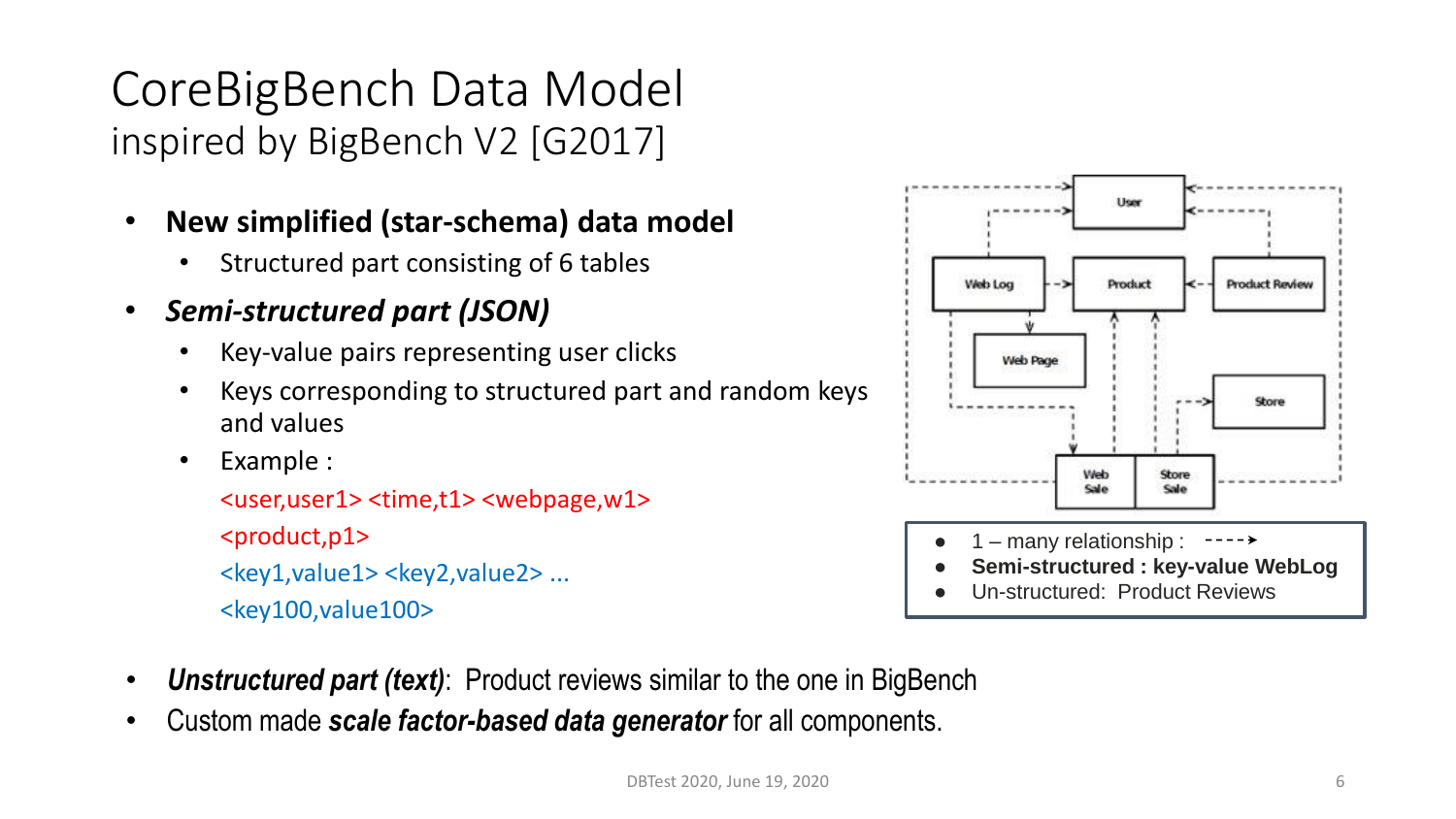# Summary of Workload Queries

- **Variety of core operations on structured, semi structured and unstructured data**
- **Scans**
	- **Q1 Q5** cover *variations of scans* with different selectivity's on structured and semistructured data
- **Aggregations**
	- **Q6 Q12** cover **different aggregations** on structured and semi-structured data
- **Window functions**
	- **Q13 Q16** cover variations of **window functions** with different data partitioning
- **Joins**
	- **17 - 18** cover *binary joins with partitioning* variations on structured and unstructured data
- **Common Big Data functions**
	- **19 - 22** cover *four UDFs* (sessionize, path, sentiment analysis and K-means) on structured, semi-structured and unstructured data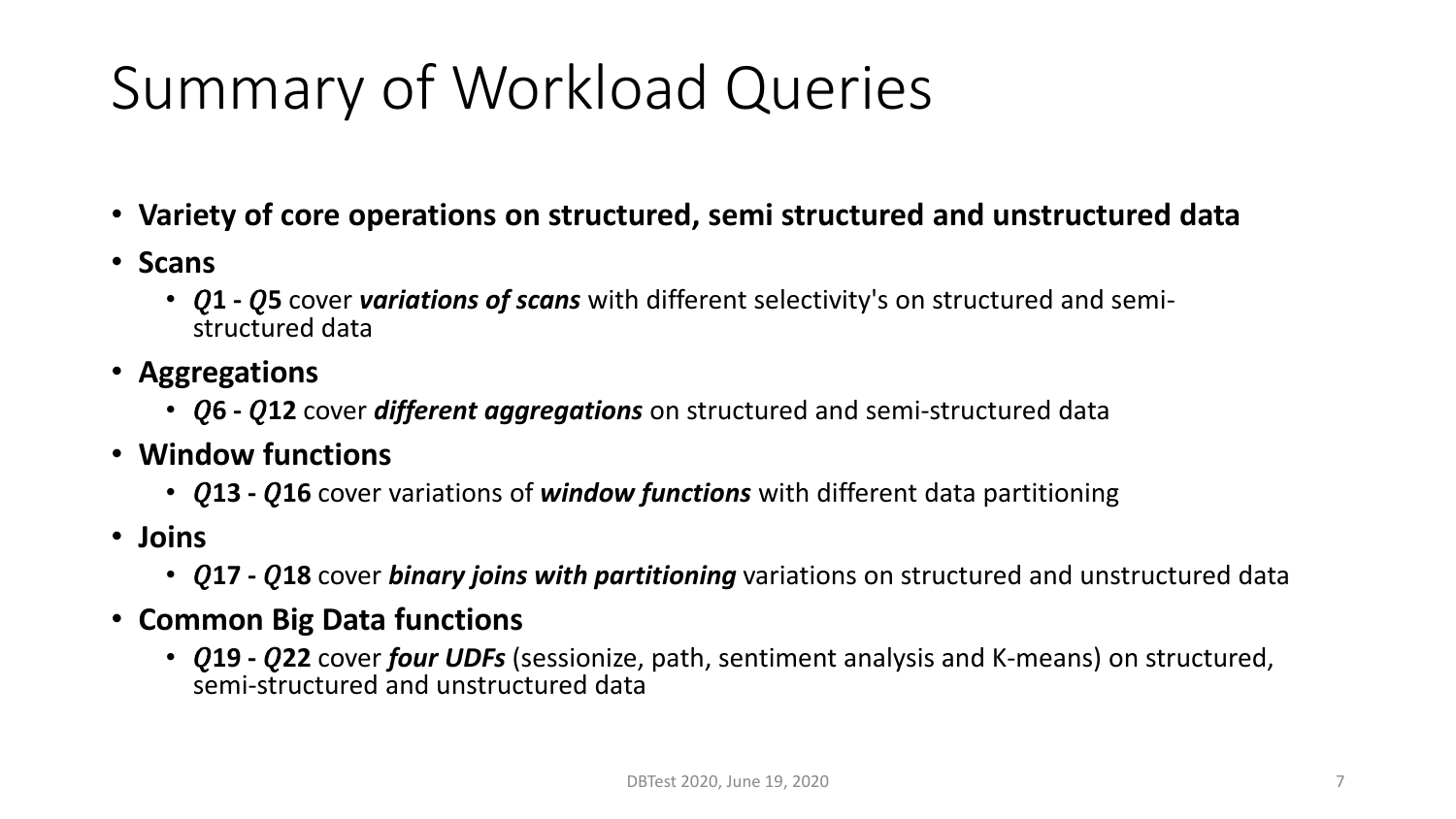| <b>Queries</b> | <b>Text Descriptions</b>                                                                                                                                                                                                                                                                                                                      |  |  |  |
|----------------|-----------------------------------------------------------------------------------------------------------------------------------------------------------------------------------------------------------------------------------------------------------------------------------------------------------------------------------------------|--|--|--|
| Q1             | List all store sold products (items) together with their quantity. This query does a full table scan of the store data.                                                                                                                                                                                                                       |  |  |  |
| Q <sub>2</sub> | List all products (items) sold together in stores with their quantity sold between 2013-04-21 and 2013-07-03. This query tests scans<br>with low selectivity 10% filter.                                                                                                                                                                      |  |  |  |
| Q <sub>3</sub> | List all products (items) together with their quantity sold between 2013-01-21 and 2014-11-10. Similar to Q2 but with high selectivity<br>$(90\%)$ .                                                                                                                                                                                          |  |  |  |
| Q <sub>4</sub> | List names of all visited web pages. This query tests parsing the semi-structured web logs and scanning the parsed results. The query<br>requires only one key from the web logs.                                                                                                                                                             |  |  |  |
| Q <sub>5</sub> | Similar to $Q$ 4 above but returning a bigger set of keys. This variation measures the ability of the underlying system for producing a<br>bigger schema out of the web logs.                                                                                                                                                                 |  |  |  |
| Q <sub>6</sub> | Find total number of all stores sales. This query covers basic aggregations with no grouping. The query involves scanning store sales<br>and to get the net cost of aggregations we deduct the cost of $Q1$ from this query run time.                                                                                                         |  |  |  |
| Q7             | Find total number of visited web pages. This query requires parsing and scanning the web logs and therefore it is adjusted by<br>subtracting Q4 from its run time.                                                                                                                                                                            |  |  |  |
| Q8             | Find total number of store sales per product (item). This query is adjusted similar to $Q6$ .                                                                                                                                                                                                                                                 |  |  |  |
| Q <sub>9</sub> | Find number of clicks per product (item). This query also requires parsing the web logs and can be adjusted similar to $Q7$ .                                                                                                                                                                                                                 |  |  |  |
| <b>Q10</b>     | Find a list of aggregations from store sales by customer. Aggregations include number of transactions, maximum and minimum<br>quantities purchased in an order. This query also finds correlations between stores and products (items) purchased by a a customer.<br>The purpose of this query is to test cases of a big set of aggregations. |  |  |  |
| Q11            | This query has a simple objective like $Q10$ but applied to web logs. Again, the query need to be adjusted by removing the parsing and<br>scan cost represented by $Q4$ .                                                                                                                                                                     |  |  |  |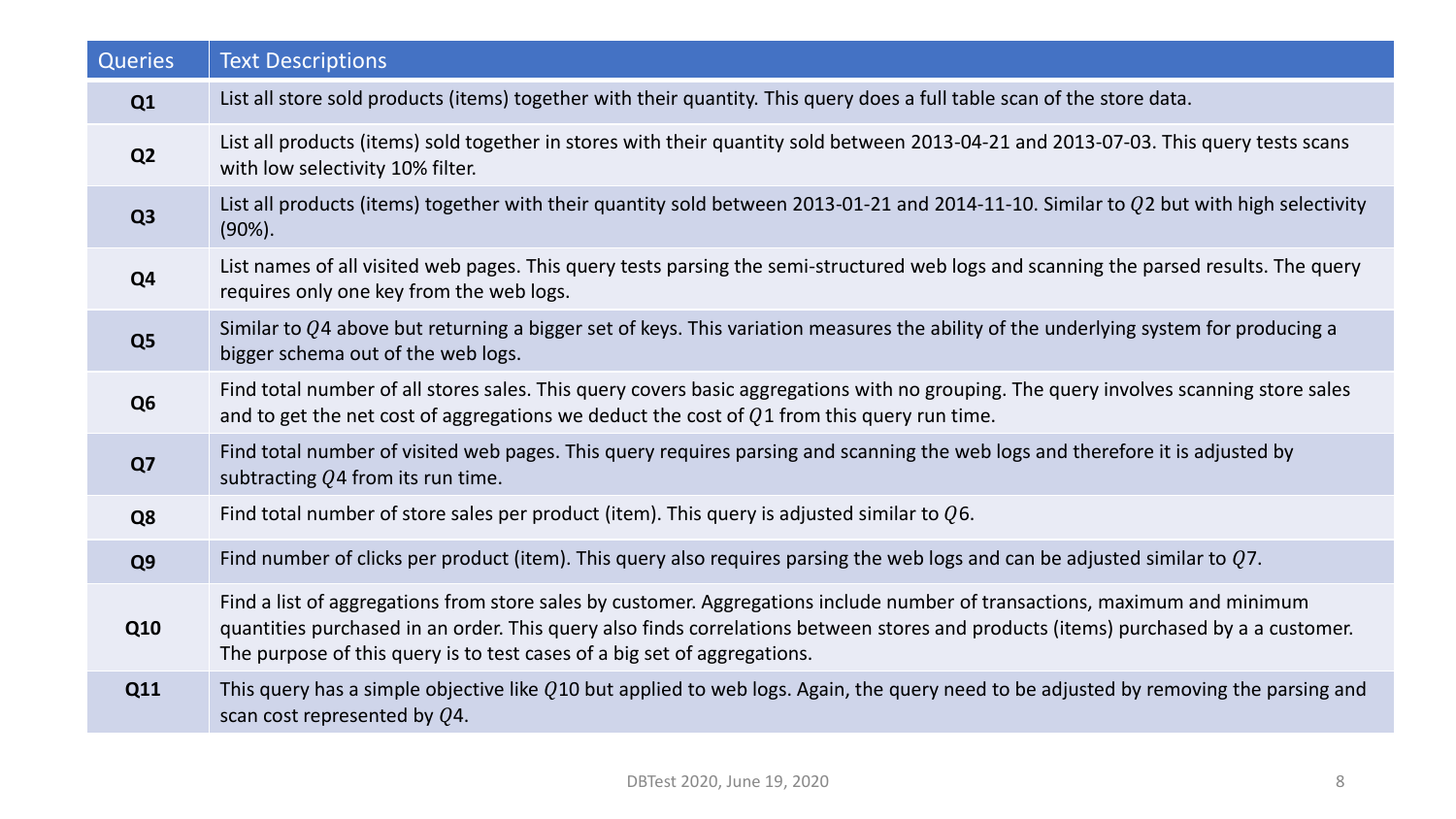| <b>Queries</b> | <b>Text Descriptions</b>                                                                                                                                                                                         |  |  |
|----------------|------------------------------------------------------------------------------------------------------------------------------------------------------------------------------------------------------------------|--|--|
| <b>Q12</b>     | $Q$ 12 is the same as Q8 but on store sales partitioned by customer (different than the group key). The shuffle cost is computed<br>as run-time of $Q12$ minus run-time of $Q8$ .                                |  |  |
| Q13            | Find row numbers of store sales records order by store id.                                                                                                                                                       |  |  |
| <b>Q14</b>     | Find row numbers of web log records ordered by timestamp of clicks.                                                                                                                                              |  |  |
| Q15            | Find row numbers of store sales records order by store id for each customer. This query is similar to $Q13$ but computes the<br>row numbers for each customer individually.                                      |  |  |
| Q16            | Same as Q14 where row numbers are computed per customer.                                                                                                                                                         |  |  |
| Q17            | Find all store sales with products that were reviewed. This query is a join between the stores sales and product reviews both<br>partitioned on item ID.                                                         |  |  |
| Q18            | Same as Q17 with different partitioning. (Table store sales is partitioned on customer ID and no partitioning on table product<br>reviews.)                                                                      |  |  |
| Q19            | List all customers that spend more than 10 minutes on the retailer web site. This query involves finding all sessions of all users<br>and filtering them to those which are 10 minutes of less.                  |  |  |
| <b>Q20</b>     | Find the 5 most popular web page paths that lead to a purchase. This query is based on finding paths in clicks that lead to<br>purchases, aggregating the results and finding the top 5.                         |  |  |
| Q21            | For all products, extract sentences from its product reviews that contain Positive or Negative sentiment and display the<br>sentiment polarity of the extracted sentences.                                       |  |  |
| <b>Q22</b>     | Cluster customers into book buddies/club groups based on their in-store book purchasing histories. After model of separation<br>is build, report for the analyzed customers to which "group" they were assigned. |  |  |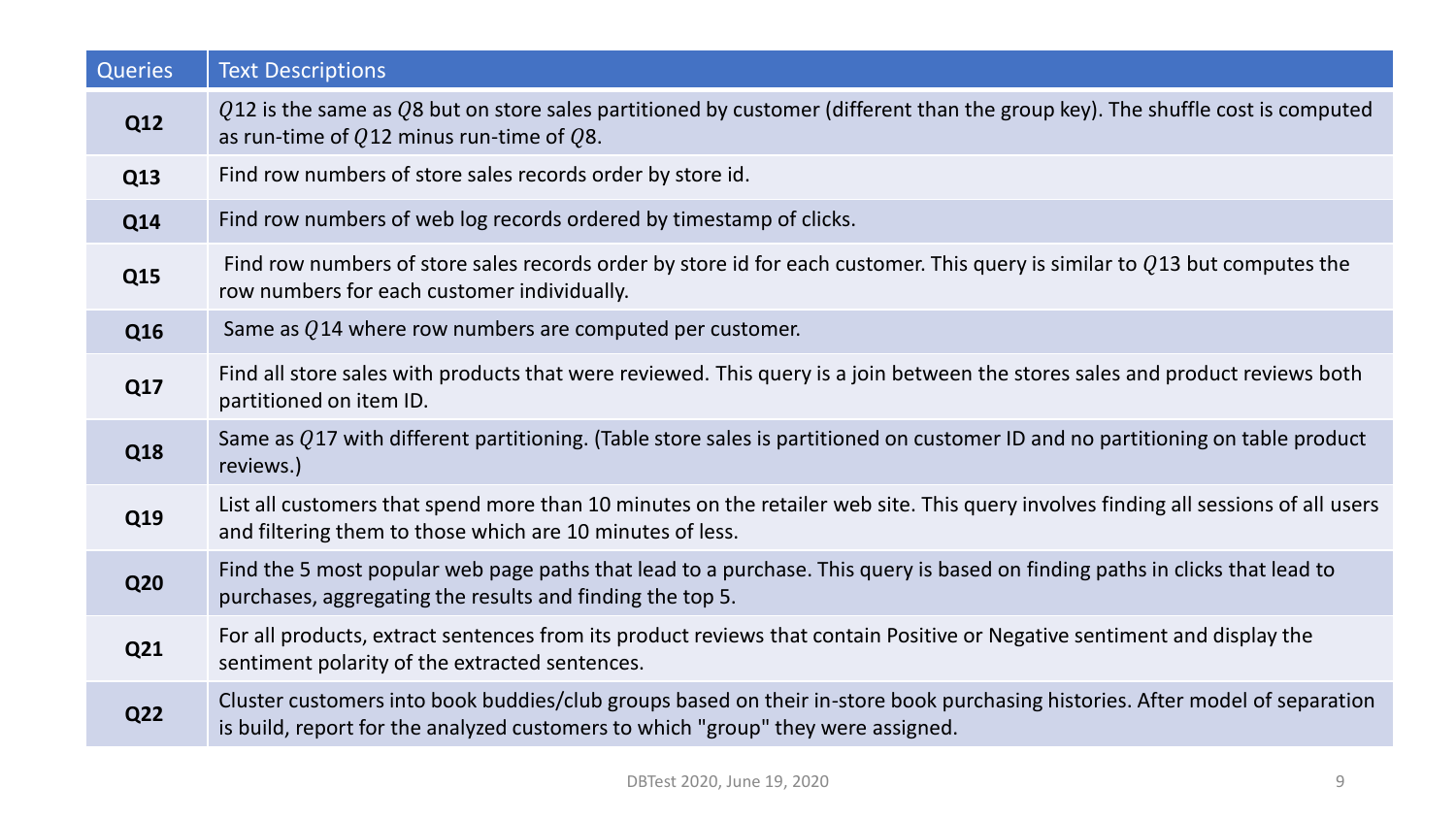## Proof Of Concept

• **Objective --> show the feasibility of CoreBigBench (no serious tuning effort)**

#### • **Setup**

- 4 node cluster (Ubuntu Server)
- Cloudera CDH  $5.16.2$  + Hive  $1.10$
- Data Generation with Scale Factor = 10
- Late binding on the JSON file

CREATE EXTERNAL TABLE IF NOT EXISTS web\_logs (line string) ROW FORMAT DELIMITED LINES TERMINATED BY '\n' STORED AS TEXTFILE LOCATION 'hdfsPath/web\_logs/clicks.json';

|            | Scale Factor 1 |         | Scale Factor 10 |         |
|------------|----------------|---------|-----------------|---------|
| Table      | Data Size      | Loading | Data Size       | Loading |
| Name       |                | (sec.)  |                 | (sec.)  |
| user       | 256 KB         | 16.63   | 456 KB          | 19.19   |
| product    | 39 KB          | 13.16   | 46 KB           | 17.33   |
| product    | 6.9 MB         | 15.20   | 13 MB           | 13.40   |
| review     |                |         |                 |         |
| web log    | 22 GB          | 0.02    | 40 GB           | 0.04    |
| web page   | 687 B          | 13.05   | 687 B           | 14.80   |
| web sale   | 9.7 MB         | 16.10   | 18 MB           | 14.63   |
| store sale | 10 MB          | 15.03   | 19 MB           | 15.20   |
| store      | 6.6 KB         | 13.88   | 6.2 KB          | 13.67   |
| Total:     | 22.03 GB       | 103.08  | 40.05 GB        | 108.2   |

Query implementation [in Hive is available in github:](https://github.com/t-ivanov/CoreBigBench) https://github.com/tivanov/CoreBigBench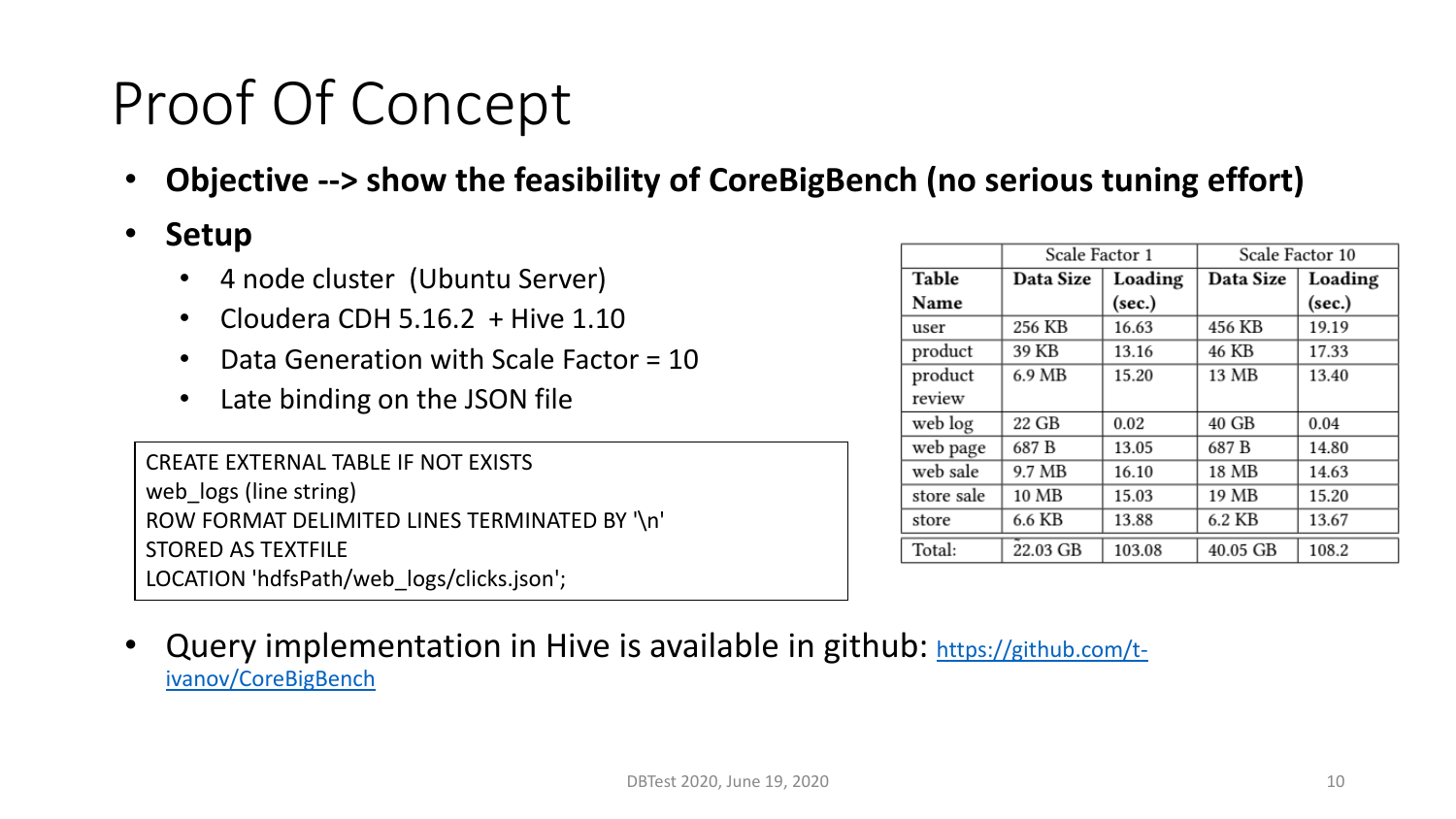### Queries on Structured Data

•  $Q$ 2: List all products (items) sold together in stores with their quantity sold between 2013-04-21 and 2013-07-03. This query tests scans with low selectivity 10% filter.

SELECT ss\_item\_id, ss\_quantity FROM store\_sales WHERE to\_date(ss\_ts) >= '2013-04-21' AND to\_date(ss\_ts) < '2013-07-03';



- $\Omega$ 1 performs a full table scan of the store data.
- We deduct the  $Q1$  operation time for queries  $Q6$  to  $Q15$  operating on the structured data.
- The geometric mean of all query times in this group is 62.07 seconds.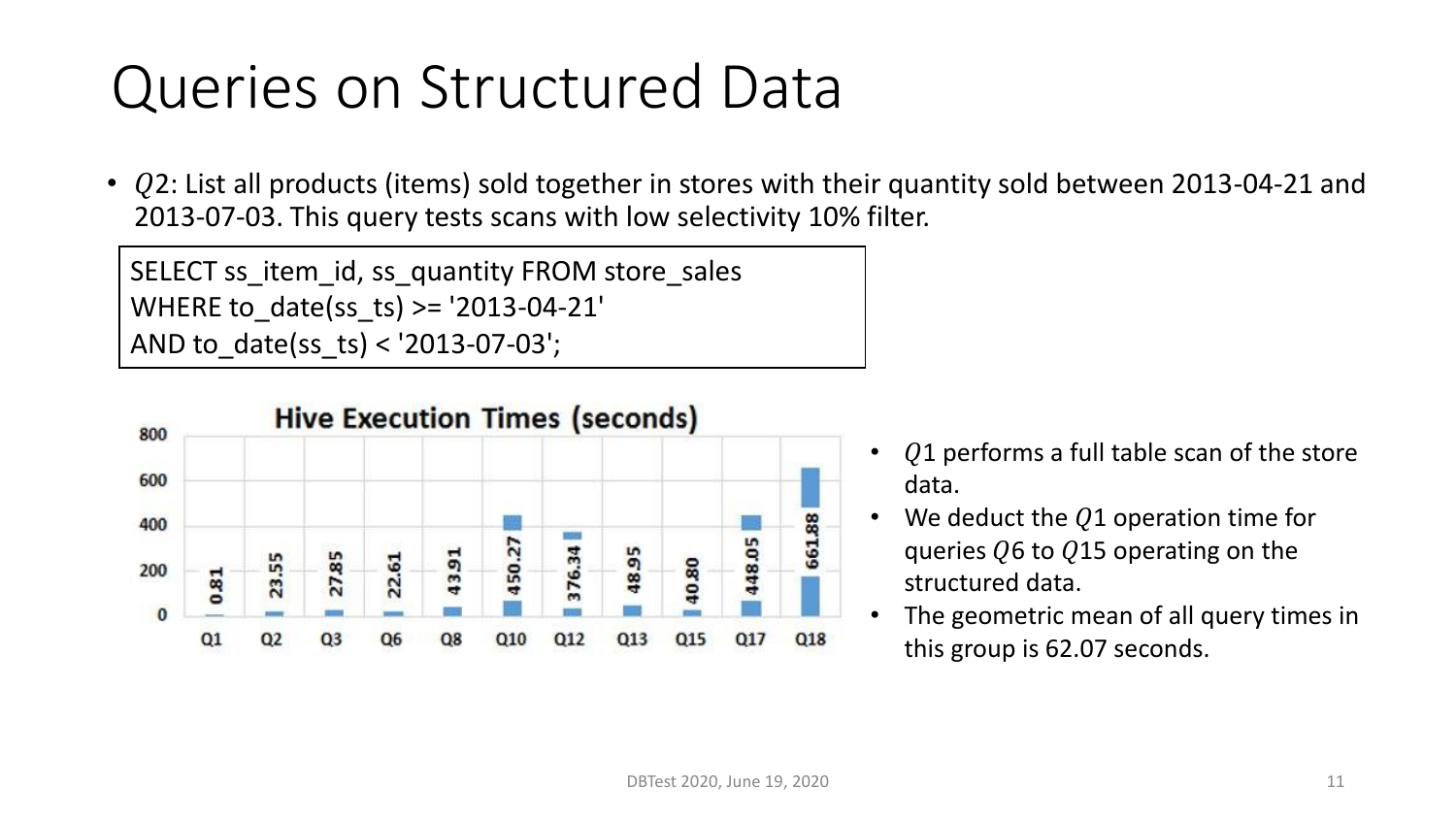### Queries on Semi-structured Data

•  $Q4$ : List names of all visited web pages. This query tests parsing the semi-structured web logs and scanning the parsed results. The query requires only one key from the web logs.

SELECT wl webpage name FROM web\_logs lateral view json\_tuple( web\_logs.line,'wl\_webpage\_name' )logs as wl\_webpage\_name WHERE wl\_webpage\_name IS NULL; **Hive Execution Times (seconds)** 



- $Q4$  performs a simple scan operation that involves parsing all the JSON records on the fly and extracting only the necessary attributes.
- We deduct  $Q4$  operation time from all other queries in this group.
- The geometric mean of all query times in this group is 525.88 seconds.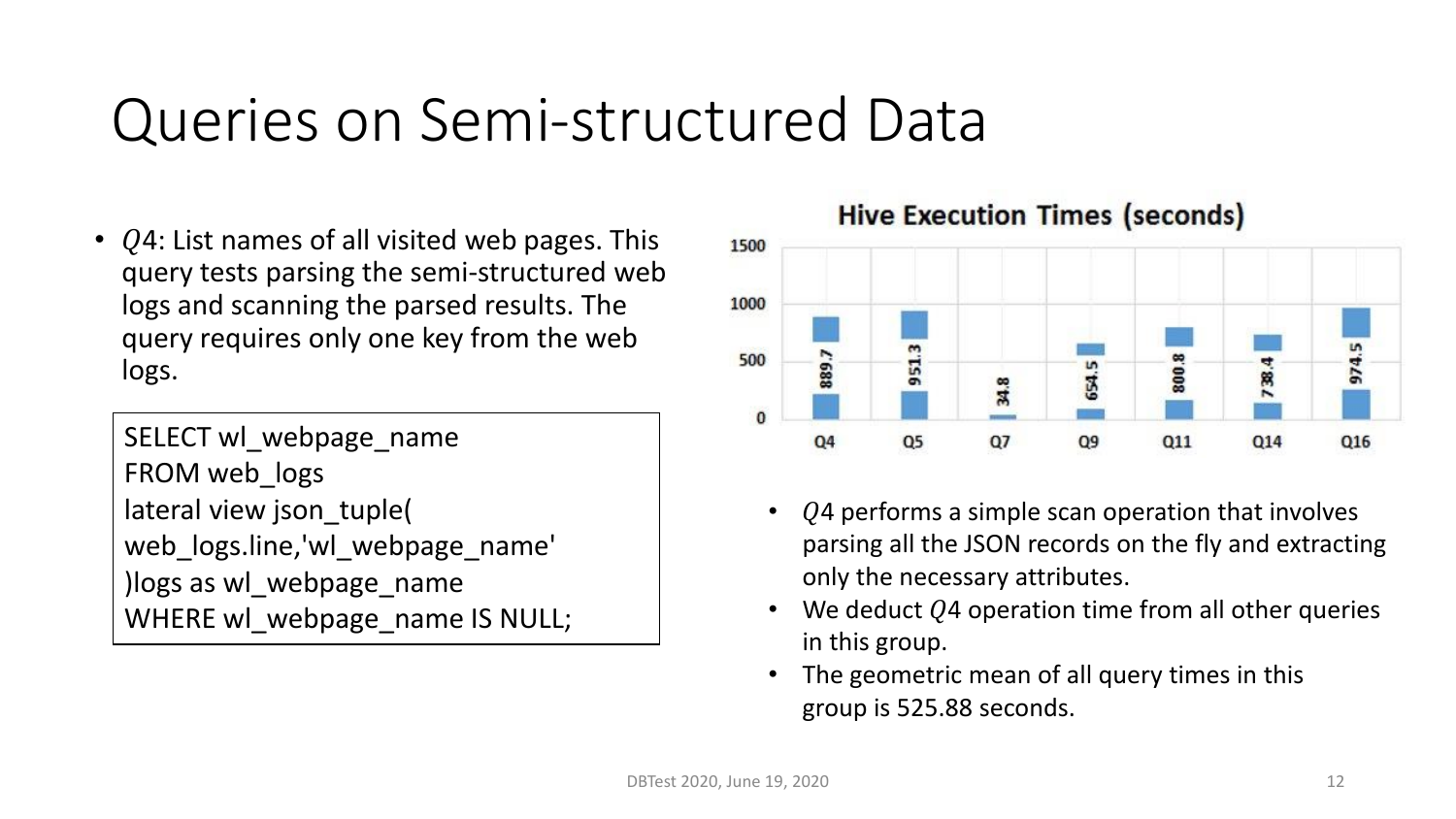## Queries with UDF Functions

• Q22: Cluster customers into book buddies/club groups based on their in-store book purchasing histories. After model of separation is build, report for the analysed customers to which "group" they where assigned.

set cluster\_centers=8; set clustering iterations=20;

```
SELECT kmeans(
collect list(array(id1, id3, id5, id7, id9,
id11, id13, id15, id2, id4, id6, id8, id10,
id14, id16)),
${hiveconf:cluster_centers},
${hiveconf:clustering_iterations}) AS out
FROM q22 prep_data;
```
**Hive Execution Times (seconds)** 



- $Q$ 19 and  $Q$ 20 operate on the semi-structured key-value data and we deduct the basic key-value scan  $Q4$ operation time.
- Q21 and Q22 operate on the structured and unstructured data and we deduct the simple table scan  $Q1$  operation time.
- The geometric mean of all query times in this group is 204.15 seconds.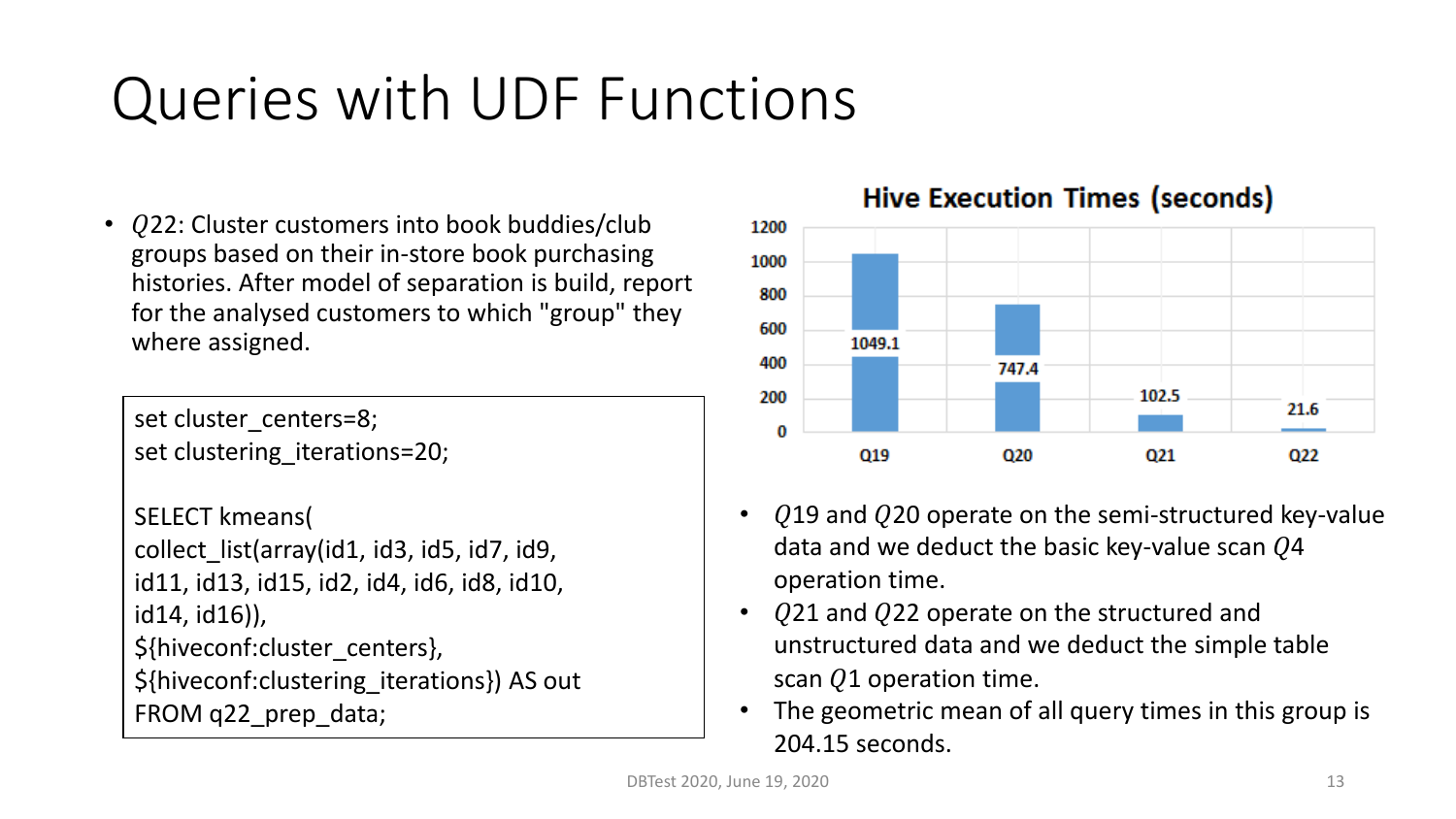## Conclusion

- CoreBigBench
	- is a benchmark assessing the performance of core (basic) operations of big data engines like scans, two way joins, UDF functions;
	- consists of 22 queries applied on sales data, key-value web logs and unstructured product reviews (inspired by BigBench V2);
	- queries have textual definitions and reference implementation in Hive.
- CoreBigBench can be used for
	- complimentary to end-to-end benchmarks like BigBench;
	- regression testing of commercial Big Data engines.
- In future the CoreBigBench can be extended to include ETL, which is very basic functionality for Big Data engines.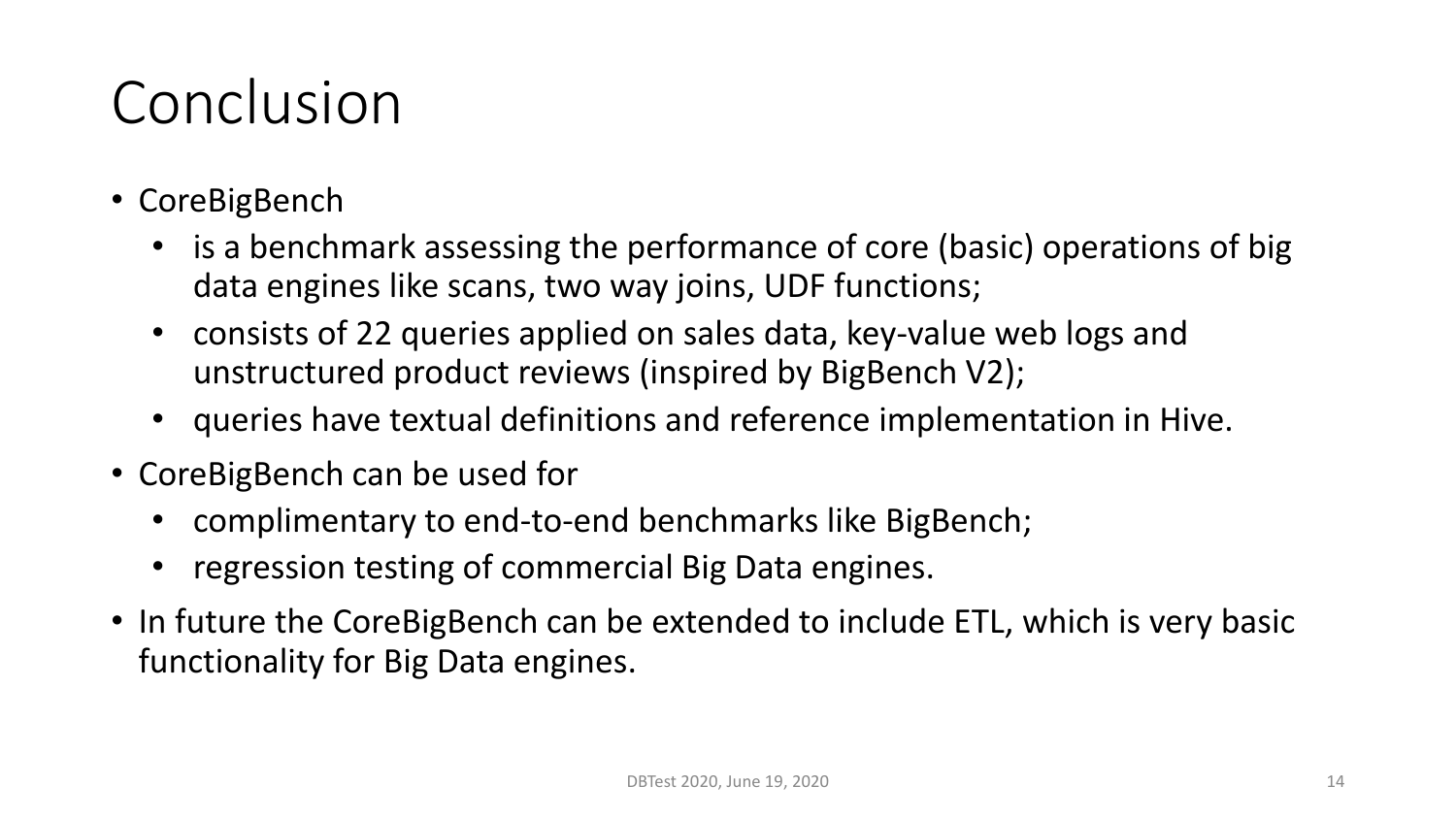# Thank you for your attention!

• **Acknowledgments.** This work has been partially funded by the European Commission H2020 project DataBench - Evidence Based Big Data Benchmarking to Improve Business Performance, under project No. 780966. This work expresses the opinions of the authors and not necessarily those of the European Commission. The European Commission is not liable for any use that may be made of the information contained in this work. The authors thank all the participants in the project for discussions and common work.



[www.databench.eu](http://www.databench.eu/)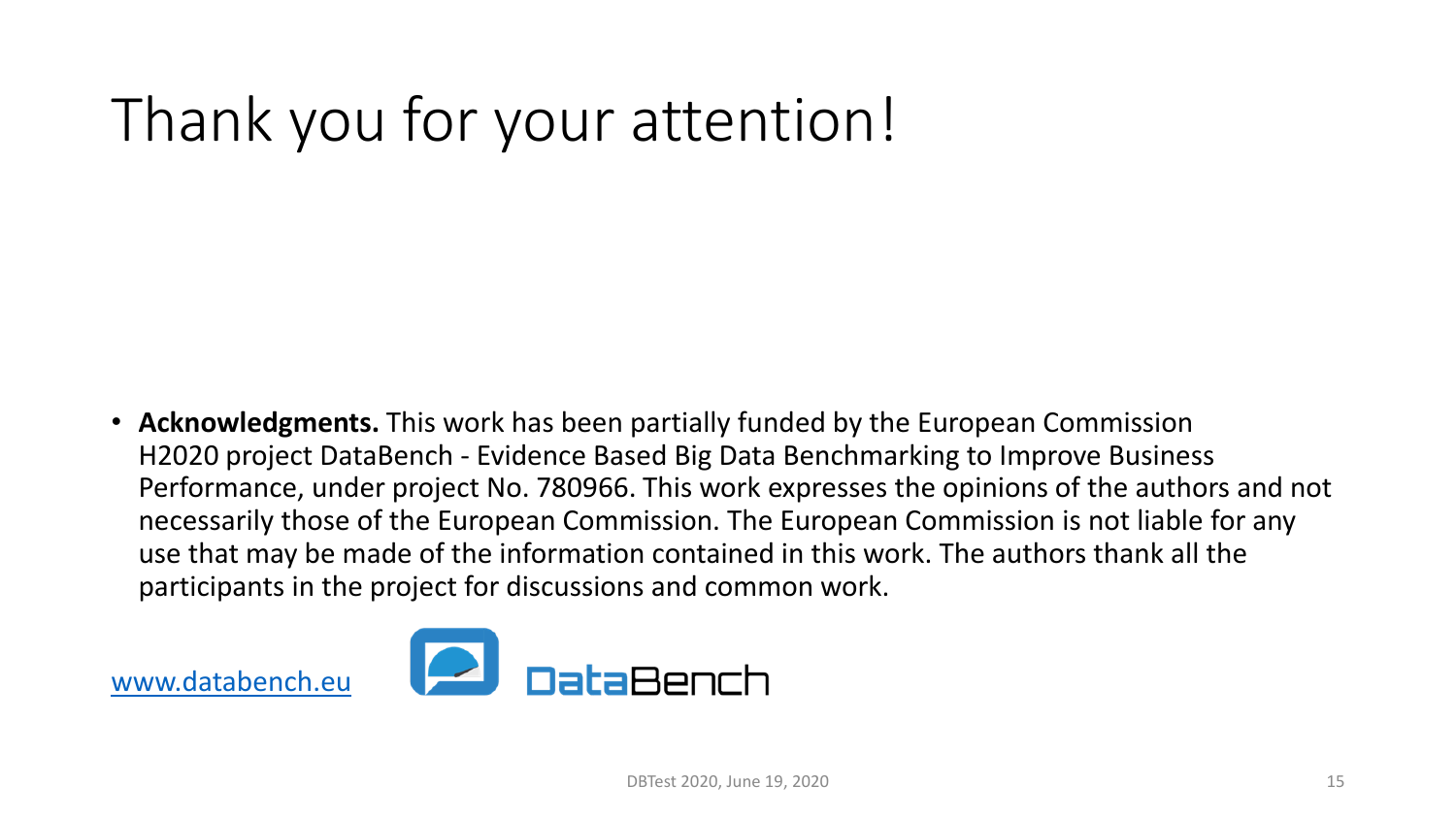### References (1)

- [C&G2010] Alain Crolotte and Ahmad Ghazal. 2010. Benchmarking Using Basic DBMS Operations. In 2nd TPC Technology Conference, TPCTC 2010, Singapore, September 13-17, 2010
- [G2013] Ahmad Ghazal, Tilmann Rabl, Minqing Hu, Francois Raab, Meikel Poess, Alain Crolotte, and Hans-Arno Jacobsen. 2013. BigBench: Towards An Industry Standard Benchmark for Big Data Analytics. In SIGMOD 2013. 1197–1208.
- [G2017] Ahmad Ghazal, Todor Ivanov, Pekka Kostamaa, Alain Crolotte, Ryan Voong, Mohammed Al-Kateb, Waleed Ghazal, and Roberto V. Zicari. 2017. BigBench V2: The New and Improved BigBench. In ICDE 2017, San Diego, CA, USA, April 19-22.
- [W1] WordCount. <https://cwiki.apache.org/confluence/display/HADOOP2/WordCount>
- [T1] TeraSort. [http://hadoop.apache.org/docs/current/api/org/apache/hadoop/examples/terasort/package](http://hadoop.apache.org/docs/current/api/org/apache/hadoop/examples/terasort/package-summary.html)summary.html
- [P1] Package hadoop.examples.pi. [http://hadoop.apache.org/docs/r0.23.11/api/org/apache/hadoop/examples/pi/package](http://hadoop.apache.org/docs/r0.23.11/api/org/apache/hadoop/examples/pi/package-summary.html)summary.html
- [D1] DFSIO benchmark. [http://svn.apache.org/repos/asf/hadoop/common/tags/release-](http://svn.apache.org/repos/asf/hadoop/common/tags/release-0.13.0/src/test/org/apache/hadoop/fs/TestDFSIO.java)0.13.0/src/test/org/apache/hadoop/fs/TestDFSIO.java